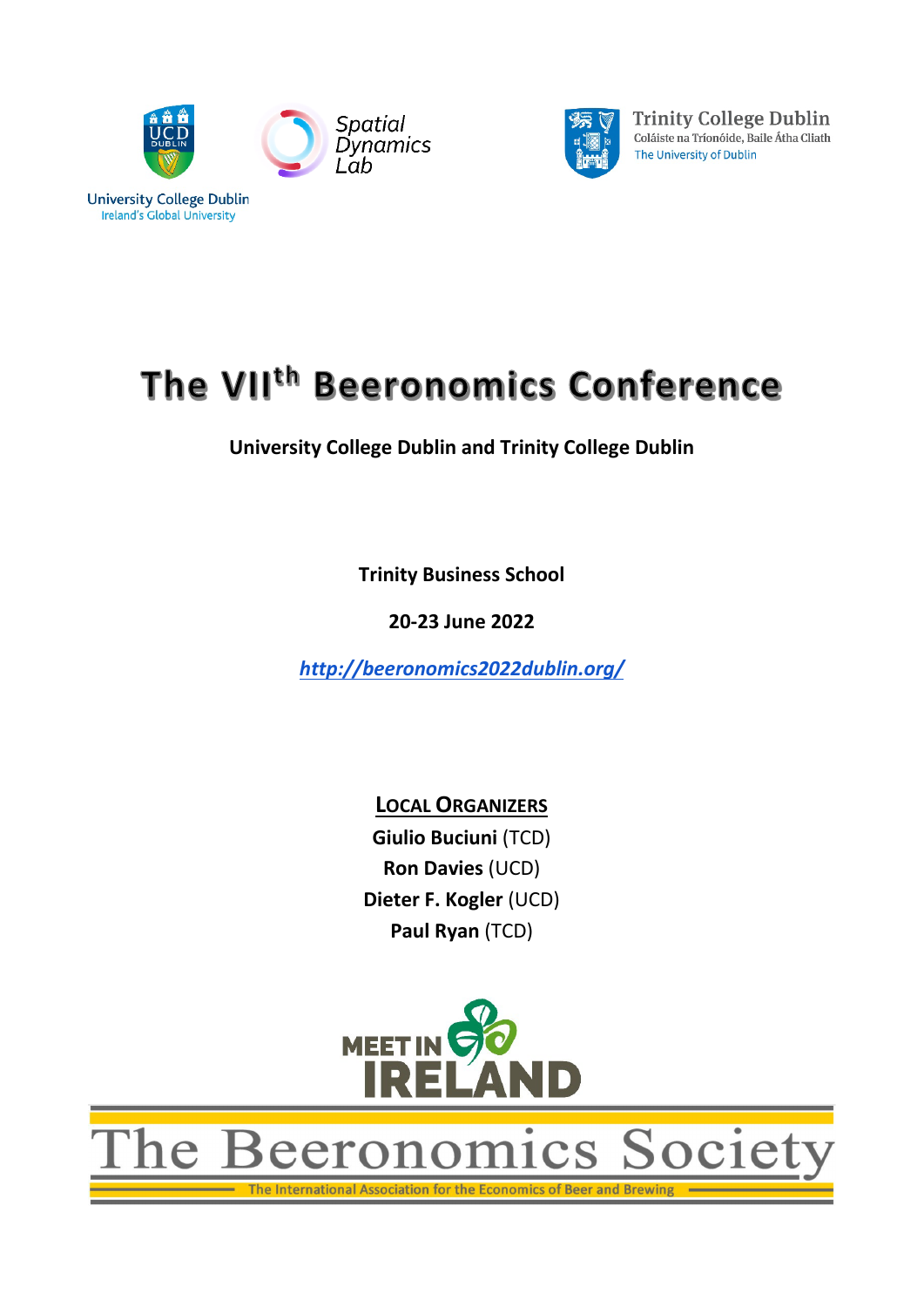# **PROGRAMME OVERVIEW**

| <b>Monday June 20</b>        |       |                                                                                                                                       |
|------------------------------|-------|---------------------------------------------------------------------------------------------------------------------------------------|
| Registration                 | 2:00  | https://g.page/TrinityBusinessSchool?share                                                                                            |
| <b>Welcome Comments</b>      | 4:00  | Ron Davies, Dieter Kogler, Paul Ryan & Giulio Buciuni<br>(Local Organizers)                                                           |
|                              |       | Michael McCullough & Ignazio Cabras (Beeronomics Society)                                                                             |
| Plenary A                    | 4:30  | Steve Ziliak: How To Get Large G-values: Ten Principles of<br><b>Guinnessometrics</b>                                                 |
| Dinner at Brewdog            | 7:00  | https://goo.gl/maps/Y1RQ1KNKqZBMsDcG8                                                                                                 |
| <b>Tuesday June 21</b>       |       |                                                                                                                                       |
| Session 1                    | 9:30  |                                                                                                                                       |
| Coffee                       | 10:30 |                                                                                                                                       |
| Session 2                    | 11:00 |                                                                                                                                       |
| Lunch at Beer Temple         | 12:30 | https://goo.gl/maps/3te8Z5AkAgaaq9LY9                                                                                                 |
| Session 3                    | 2:30  |                                                                                                                                       |
| Coffee                       | 4:00  |                                                                                                                                       |
| Plenary B                    | 4:30  | Stef Adriaenssens & Eline Poelmans:                                                                                                   |
|                              |       | Does prohibition induce violence?: An alternative case to test the<br>effect of prohibition on violent crime                          |
| Dinner at Urban Brewing      | 7:00  | https://g.page/ubrewingdublin?share                                                                                                   |
| <b>Wednesday June 22</b>     |       |                                                                                                                                       |
| Session 4                    | 9:30  |                                                                                                                                       |
| Coffee                       | 11:00 |                                                                                                                                       |
| Session 5                    | 11:15 |                                                                                                                                       |
| <b>Lunch at Pavilion Bar</b> | 12:45 | https://goo.gl/maps/SoBCCZMauMwv9pd19                                                                                                 |
| <b>Business Roundtable</b>   | 2:00  | Caoimhe O'Brian, Noel Anderson & Jonathan McDade; moderated<br>by Will Keating:<br>From Grain to Glass: The Future of Beer in Ireland |
| Coffee                       | 3:00  |                                                                                                                                       |
| Session 6                    | 3:30  |                                                                                                                                       |
| <b>Closing remarks</b>       | 5:00  |                                                                                                                                       |
| Dinner at St. James Gate     | 7:30  | https://g.page/opengatebrewery?share                                                                                                  |
|                              |       |                                                                                                                                       |
| Thursday June 23             |       |                                                                                                                                       |
| Excursion                    | 9:00  |                                                                                                                                       |
| Return to Dublin             | 6:00  |                                                                                                                                       |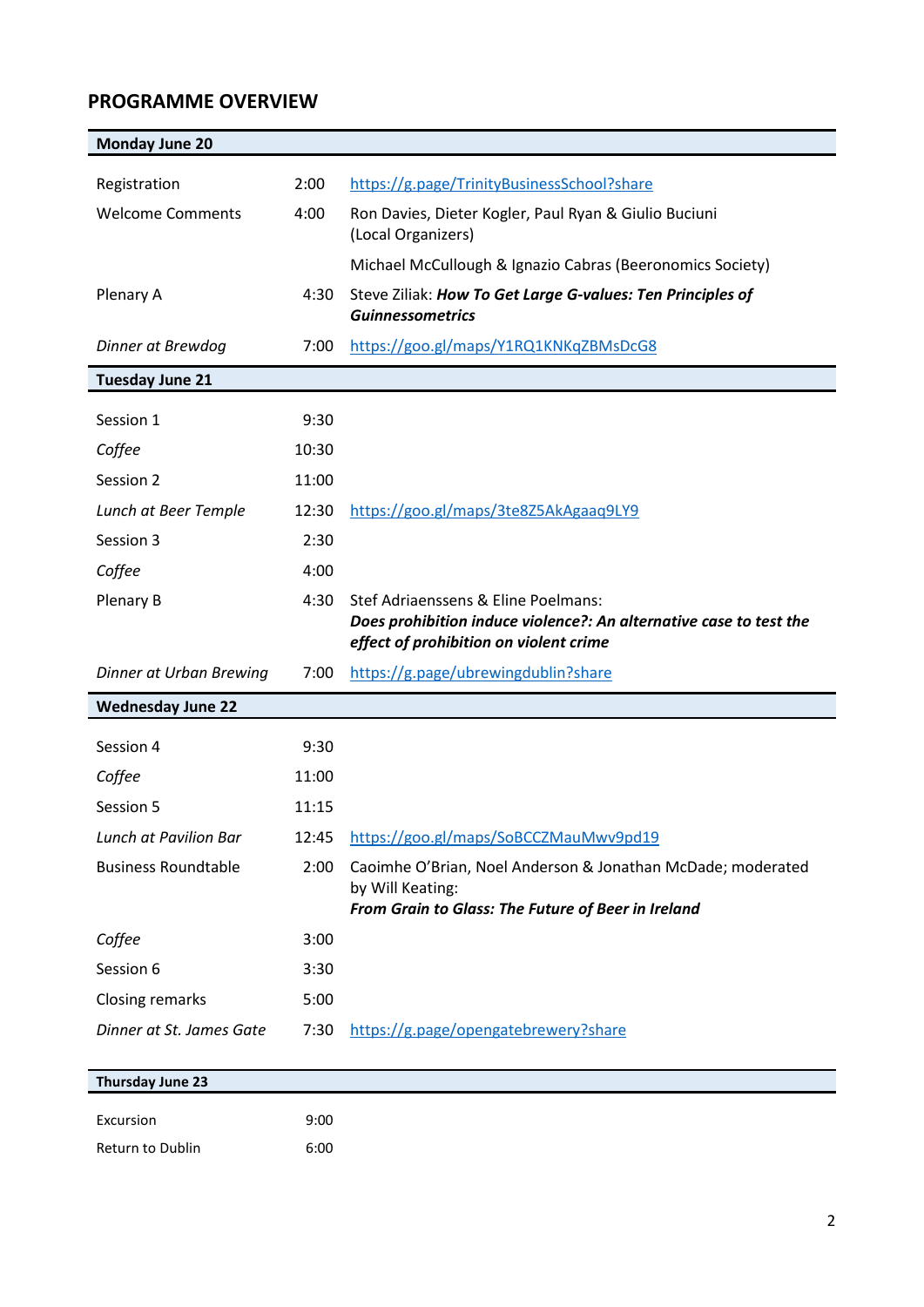## **DETAILED PROGRAMME**

### **All presentations are 30 minutes, including Q&A. The last presenter in each group is the respective session chair.**

| Opening Remarks: Monday 4:00pm @ DARGAN Theatre   |                                                                                                      |
|---------------------------------------------------|------------------------------------------------------------------------------------------------------|
| Plenary A: Monday 4:30pm @ DARGAN Theatre         |                                                                                                      |
| Steve Ziliak                                      | How To Get Large G-values: Ten Principles of Guinnessometrics                                        |
| <b>Session 1: Tuesday 9:30am</b>                  |                                                                                                      |
| Environmental Issues (Room: 334)                  |                                                                                                      |
| Jarrett Hart, Scott Somerville, Daniel            | Brewery and Winery By-Product Markets: Environmental and                                             |
| Sumner                                            | <b>Economic Benefits</b>                                                                             |
| Nicholas Tyack, Milan Scasny                      | Wine Lovers, Fruit Trees and Bohemian Hops: A Discrete Choice                                        |
| Beer and Other Markets (Room: 435)                | Experiment Approach to Valuing Czech Crop Diversity                                                  |
| Eric Le Fur, Lara Agnoli, Martin Cloutier,        | Synergies and complementarities between the beer and cider                                           |
| Jean-François Outreville                          | economies                                                                                            |
| <b>Richard White</b>                              | The Integration of Cannabis into the U.S. Beer Market                                                |
|                                                   |                                                                                                      |
| <b>Pricing Strategies (Room: Maharry Theatre)</b> |                                                                                                      |
| Matthew Cole, Michael McCullough                  | The California Beer Market: Lessons in Size and Scope from the                                       |
|                                                   | Golden State                                                                                         |
| Robin Goldstein, Jarrett Hart                     | Is beer cheaper by the keg? An investigation of quantity discounts<br>in the U.S. retail beer market |
|                                                   |                                                                                                      |
| <b>Session 2: Tuesday 11am</b>                    |                                                                                                      |
| Beer and Culture (Room: 334)                      |                                                                                                      |
| Amy Rankine                                       | A Very Pale Ale: Beer and Masculine Identity in the Film 'Blue                                       |
|                                                   | Velvet'                                                                                              |
| Sverre Braathen Thyholdt, Eirik Heen, Rune        | Factors affecting beer consumption on an outdoor music festival                                      |
| Millian Derås                                     |                                                                                                      |
| Frank Stephenson                                  | Tapping the Tourists: The Great American Beer Festival and Hotel                                     |
|                                                   | Occupancy in Denver                                                                                  |
| Geography I (Room: 435)                           |                                                                                                      |
| Alexander McGlothlin, Kenneth Elzinga             | Craft Beer in the United States: History, Numbers, and                                               |
|                                                   | Geography, a Re-appraisal                                                                            |
| Zoltán Bakucs, Imre Ferto                         | Location of Hungarian microbreweries. An analysis on three                                           |
|                                                   | territorial aggregation levels                                                                       |
| Simon Loretz                                      | Determinants of brewery location in the UK: Have they changed<br>over time?                          |
|                                                   |                                                                                                      |
| Microbreweries (Room: Maharry Theatre)            |                                                                                                      |
| Mojmir Sabolovic, Stanislav Tripes                | Craft Breweries Brand Names Meaning                                                                  |
| Gergely Csurilla, Zoltán Bakucs                   | Does online presence determine the size and existence of                                             |
|                                                   | microbreweries? Evidence from Hungary                                                                |
| Aaron Staples, Thomas Krumel                      | The Paycheck Protection Program and Small Business                                                   |
|                                                   | Performance: Evidence from Craft Breweries                                                           |
|                                                   |                                                                                                      |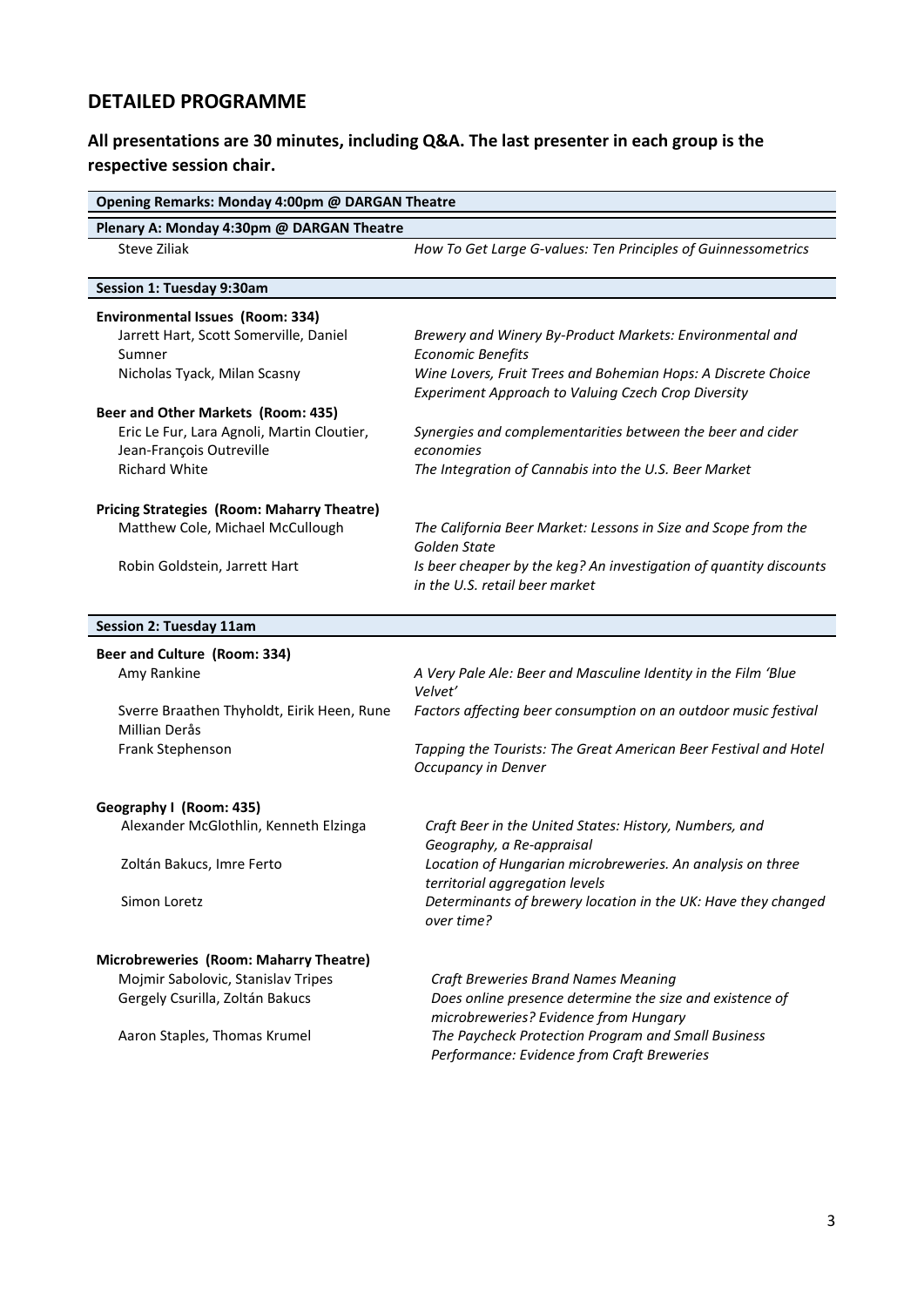#### **Session 3: Tuesday 2:30pm**

| Local Effects of Brewing (Room: 334)               |                                                                                                              |
|----------------------------------------------------|--------------------------------------------------------------------------------------------------------------|
| Lester Jones                                       | A Review of Policy and Market Impacts on the United States Beer<br>Market Using High Frequency Data          |
| Oishi Kazi, Trey Malone, Steven Miller             | A Two-Stage Modeling Approach for Estimating the Economic<br><b>Contributions of Local Beverage Markets</b>  |
| Suzanne Altobello, Daniel Parisian, John<br>O'Dell | Towns, Gowns, and Brews: Exploring the Effects of Local Breweries<br>on College Enrollment in North Carolina |
| International Trade and Beer (Room: 435)           |                                                                                                              |
| Tibor Besedes, Thomas Prusa                        | An Anatomy of Trade in Beer                                                                                  |
| Sven Van Kerckhoven, Michelangelo Van              | Brexit: Impact on British and EU beer markets                                                                |
| Meerten, Casey Wellman                             |                                                                                                              |
| Imre Ferto, Gergely Csurilla                       | The impact of markups on export behaviour: Firm level evidence<br>from Hungarian beer industry               |
| <b>National Patterns (Room: Maharry Theatre)</b>   |                                                                                                              |
| Pavlina Jasovska, Samuel MacAulay, André           | Brewers for hire: Understanding disreputable exchange in the                                                 |
| Sammartino                                         | Australian craft beer industry                                                                               |
| Stanislav Tripes, Katerina Klimsova                | What is the Czech beer consumer really able to evaluate?                                                     |
| Victoria Wells, Nadine Waehning, Ignazio           | A foraging examination of pub and beer choice behaviour                                                      |
| Cabras                                             |                                                                                                              |
|                                                    |                                                                                                              |

#### **Plenary B: Tuesday 4:30 pm @ DARGAN Theatre**

Stef Adriaenssens and Eline Poelmans *Does prohibition induce violence?: An alternative case to test the effect of prohibition on violent crime*

|  |  | Session 4: Wednesday 9:30am |
|--|--|-----------------------------|
|--|--|-----------------------------|

| <b>Preference Formation (Room: Bol)</b> |                                                                                                          |
|-----------------------------------------|----------------------------------------------------------------------------------------------------------|
| Nadine Waehning, Fergal O'Connor        | What drives on versus off-trade beer consumption Internationally?<br>- A Panel Analysis of 107 countries |
| Tereza Čiderová, Milan Ščasný           | Estimating beer-wine-spirits demand elasticity for on-trade and                                          |
|                                         | off-trade consumption                                                                                    |
| Branding (Room: KPMG)                   |                                                                                                          |
| Andrey Felipe Sgorla                    | Narratives of Craft and Authenticity in the Formation of the                                             |
|                                         | <b>Brazilian Craft Beer Market</b>                                                                       |
| Ryan Hynes, Dieter Kogler               | Geography and Branding in the Craft Beer Movement                                                        |
| Stanislav Tripes, Mojmir Sabolovic      | Czech craft breweries logo design                                                                        |
| History (Room: 435)                     |                                                                                                          |
| Martyn Cornell                          | The Juggernaut of James's Gate: How a small family firm rose to                                          |
|                                         | become the biggest brewery in the world                                                                  |
| Gary Wagner, David Mitchell, Danny      | Regulatory Incentives for Brewers and Distributors: More Alchian                                         |
| Hughes, Steve Gohmann                   | and Allen than Baptists and Bootleggers                                                                  |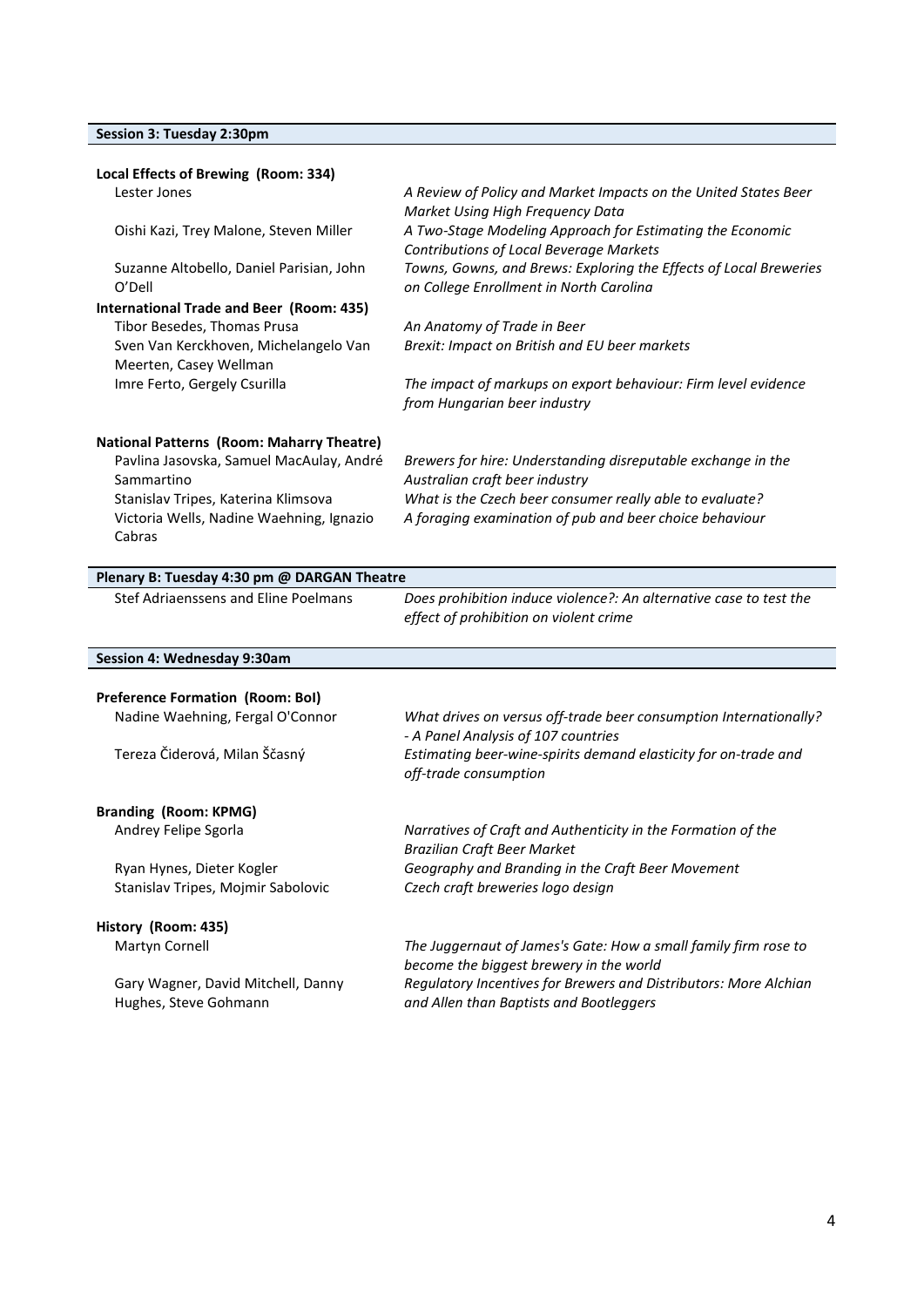|  | Session 5: Wednesday 11:15am |  |
|--|------------------------------|--|
|--|------------------------------|--|

#### **Legal Ramifications of Beer (Room: BoI)** Eline Poelmans, John Dove, Jason Taylor, Ranjit Dighe *Barreling Along and Drying Out: Brewery Interests and Other Influences on the Timing and Type of State-Level Alcohol Prohibitions in the US, 1850-1919* Christian Traxler, Julius Stoll, Carsten Burhop *Beer and Crime: Evidence from Germany, 1882-1914* Ignazio Cabras, Ekaterina Shakina, Arpita Bhattacharjee, Gary Bosworth *The relationship between public houses and crime in Great Britain: a panel study* **Innovation and Entrepreneurship (Room: KPMG)** Paul Ryan, Giulio Buciuni, Vladi Finotto *Assessing the Consolidation of Entrepreneurial Ecosystems in Low-Tech Industries: Evidence from the Craft Beer Sector* Jason Taylor, Evan Hayne *Brewery Entry in 1933 and Factors Influencing these Breweries' Subsequent Longevity* Christian Garavaglia, Andrea Belmartino, Santiago Manuel Kaderian, Erik Strøjer Madsen, André Sammartino *Global contagion among pioneer firms and the development of a new market niche: the case of craft beer* **Business Roundtable: Wednesday 2:30pm @ DARGAN Theatre**

| Caoimhe O'Brian, Noel Anderson & Jonathan |                                                    |
|-------------------------------------------|----------------------------------------------------|
| McDade; moderated by Will Keating         | From Grain to Glass: The Future of Beer in Ireland |
| Session 6: Wednesday 3:30pm               |                                                    |
|                                           |                                                    |

#### **Geography II (Room: BoI)**

Nancy Hoalst-Pullen, Mark Patterson *10 Miles from a Brewery: Population Demographics and* 

Jesper Lindgaard Christensen, Poul Houman Andersen Bernardo Buarque, Ryan Hynes, Ronald Davies, Dieter Kogler

#### **The Impact of Covid (Room: KPMG)**

Andre Sammartino, Sam Holloway, Will Keating *Success Without Scale: Exploring Post-Pandemic Futures for* 

*Beer Consumption Patterns in the United States The Black Swan: Why craft beer firms choose to not cluster geographically Hops, Skip & a Jump: The Regional Uniqueness of Beer Styles* Tomáš Maier, Olesya Zhytna *Price Transmission for Beer sector in Covid Era: Case of Czechia*

*the World's Smallest Breweries* Richard Gray, Nicholas Tyack *Crisis, Adaptation and Innovation: the Saskatchewan Craft* 

*Beer Industry during the times of Covid*

#### **Closing Remarks: Wednesday 5pm @ DARGAN Theatre**

| <b>Excursion: Thursday 9am</b> |                                                                 |
|--------------------------------|-----------------------------------------------------------------|
| 9:00                           | Pick up at Trinity Business School                              |
| 9:30                           | Tasting and Presentation by Whiplash Brewery, followed by tour  |
| 1:00                           | Lunch at Lock 13, including tasting and presentation            |
| 3:30                           | Tasting and Presentation by Rye River Brewery, followed by tour |
| 6:00                           | <b>Return to Trinity Business School</b>                        |